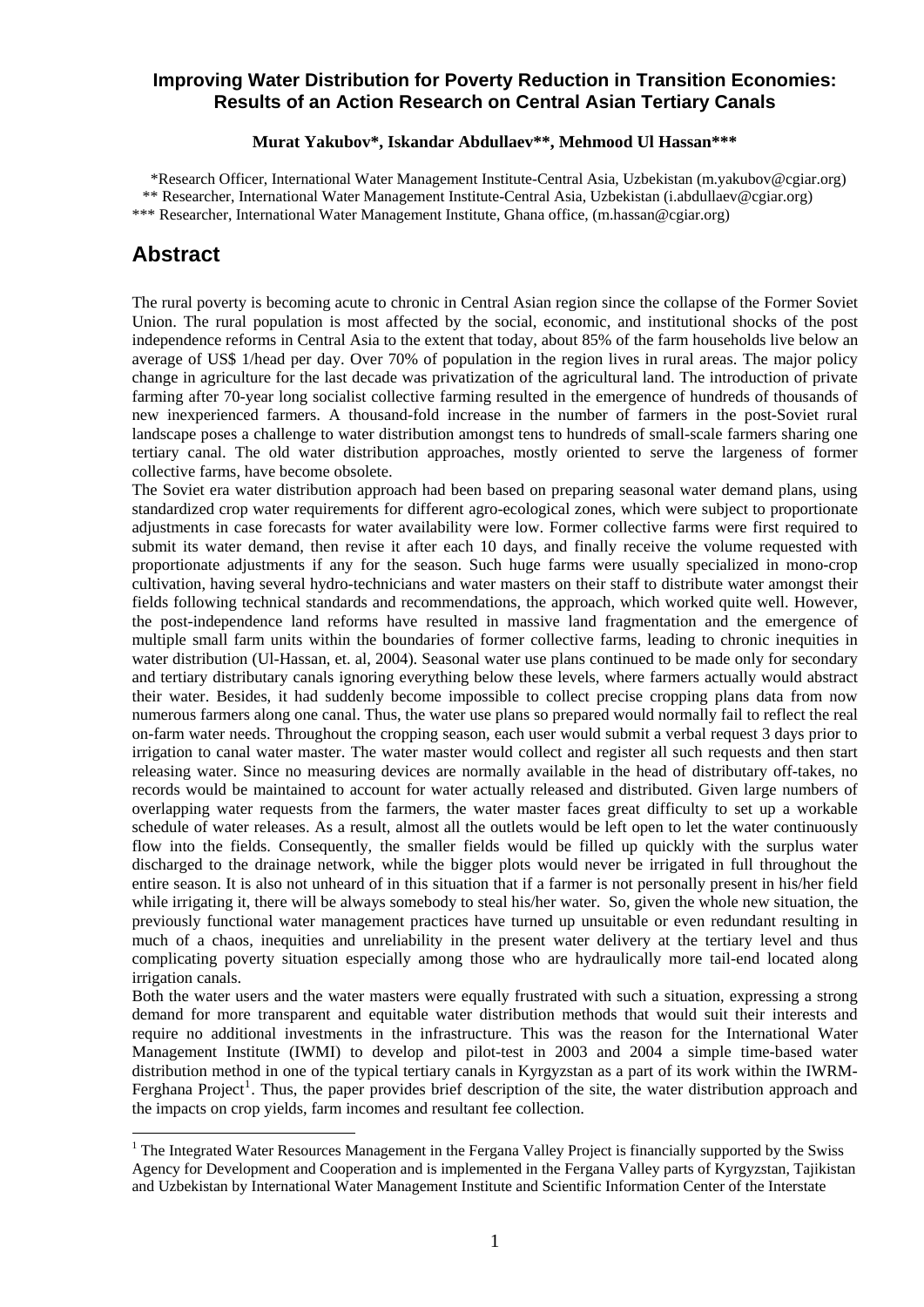# **Introduction**

The newly emerged independent states in Central Asia have been facing drastic increases in the poverty levels since the collapse of the Soviet Union.. Disrupted economic ties and post-independence reforms that followed in the region have inflicted much of a shock, both social and economic, on local populations especially those living in the rural areas. With most population in the newly independent Central Asian states being predominantly rural (70%) the only thing that the rural people could still rely on in their livelihoods was farming whatever irrigated land they had either in their personal family disposal - normally as tiny kitchen gardens in the backyard of their houses – or as additional land received on an ownership or long-term tenancy basis following massive land privatization or land redistribution of former huge-size collective farms. Since crop cultivation in Central Asia is hugely water-dependent, access to and availability of irrigation water was one of the crucial factors for rural people to survive and cope with new realities of transitional economy. Given continuous fragmentation of agricultural lands the entire former water management paradigm which was previously meant to serve the construct and needs of huge-size collective farming has become victim to the newly emerging context. This was further complicated by the new geopolitical order in the region including competing multiple national and sub-national interests

The emergence of private farmership in Central Asia following 70 years of collective farming has brought both positive and negative changes. While increases in land and water productivity and use of innovative approaches and resources conservation practices were among the positive ones, those on the negative side included exclusion of huge numbers of former collective farm workers from the access to limited land and water resources thus resulting in increasing rural poverty, social tensions and stratification of the rural society. This has also resulted in creating much of a problem and disruption in water distribution among multiple water users, especially, on the tertiary level.

Previously, in the former Soviet Union (FSU), water distribution in agriculture used to be based on water use plans, that applied a statutory crop water requirements principle

Commission for Water Coordination. The project aims at reorganizing water management organizations along the hydrological boundaries of main and secondary canals instead of the administrative boundaries of farms, districts and provinces, promotes stakeholder participation in the management, and identifies options for improving water and land productivity.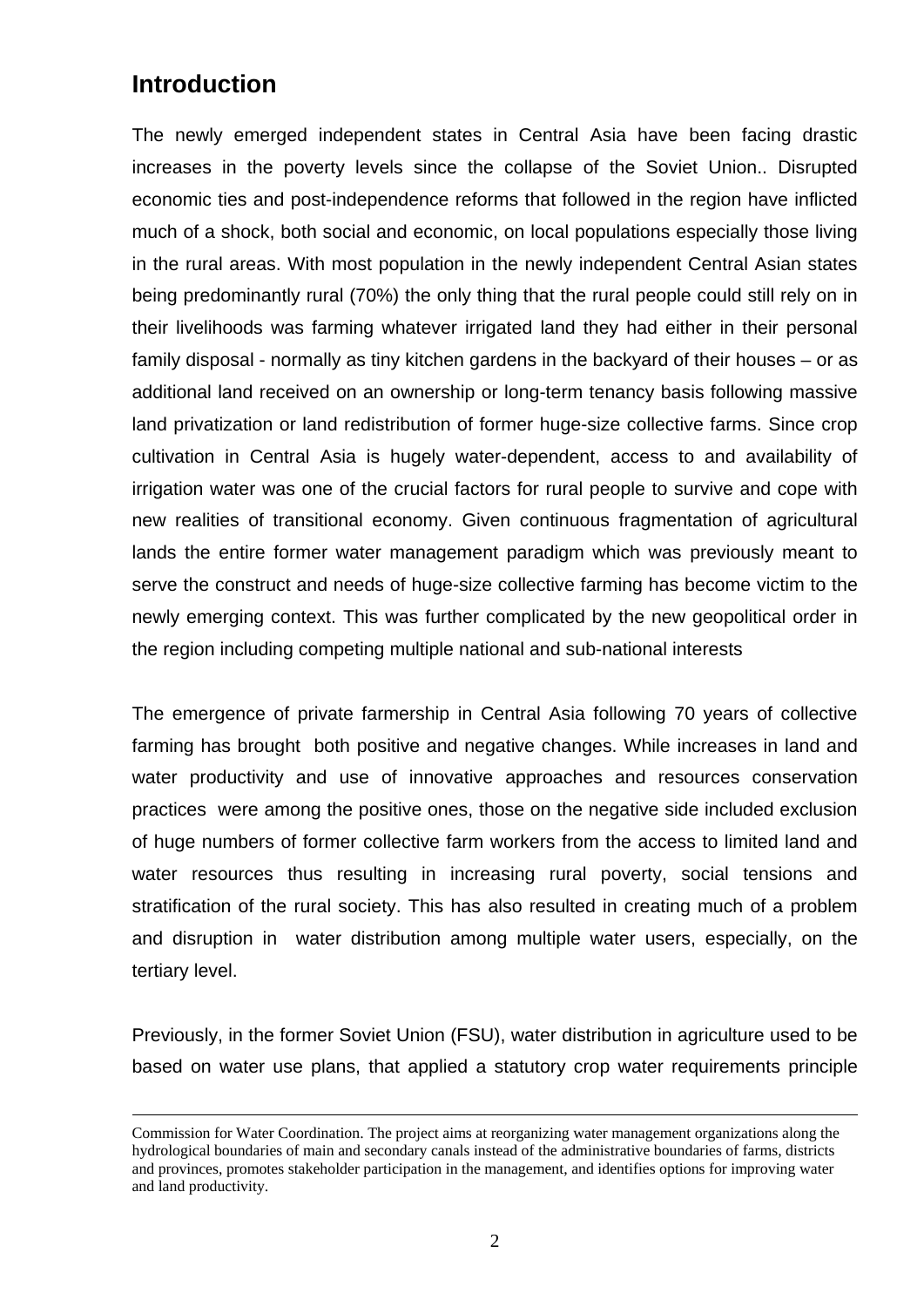when planning and implementing water distribution Water supply requirements for each specific crop once tested and verified through pilot trials were then formally standardized and served as mandatory norms when planning irrigation for each such crop. This approach was well justified under the then collective farm system when most farms were huge in size and specialized in mono-crop cultivation. Given the new context of agricultural reforms resulting in massive land fragmentation and the formation of multiple medium to smallholder farms, equitable water distribution today using the same approach is hardly possible. Water use plans so prepared are normally meant only for distributary (secondary and tertiary) canals in a given irrigation system leaving everything below this level at large. Thus water among the watercourse off-takes is distributed against water users' requests. Each user would submit a verbal request 3 days prior to irrigation to the *Mirab* (*water maste*r, in local Turkick languages). Since no measuring devices are normally available in the head of distributary off-takes, no records would be maintained to account for water actually released and distributed. Given large numbers of overlapping water requests from the farmers, the *Mirab* faces great difficulty to set up a workable schedule (roster) of water releases. As a result, almost all the outlets would be left open to let the water continuously flow into the fields. Consequently, the smaller fields would be filled up quickly with the surplus water discharged to the drainage network, while the bigger plots would never be irrigated in full throughout the entire season. In fact, water releases would be made on a "first come – first served' basis. It is also not uncommon in this situation that if a farmer is not present on his/her field while irrigating it, there will be always somebody to steal his/her water. So, given the whole new situation, the previously functional water management practices have turned up unsuitable or even redundant resulting in much of a chaos, inequities and unreliability in the present water delivery at the tertiary level and thus complicating poverty situation especially among those who are hydraulically more tailend located along irrigation canals.

## **Trial of Pro-poor Water Distribution**

Experience elsewhere shows that bringing proper institutional change alone into the presently disrupted irrigation management by first helping farmers at the very grassroots to self-organize themselves into self-help water users groups (WUG) by each tertiary command with their own rules and principles developed to ensure proper canal maintenance, resource mobilization and water distribution based on their own understanding of what is equitable and fair, and then bringing all such tertiary self-help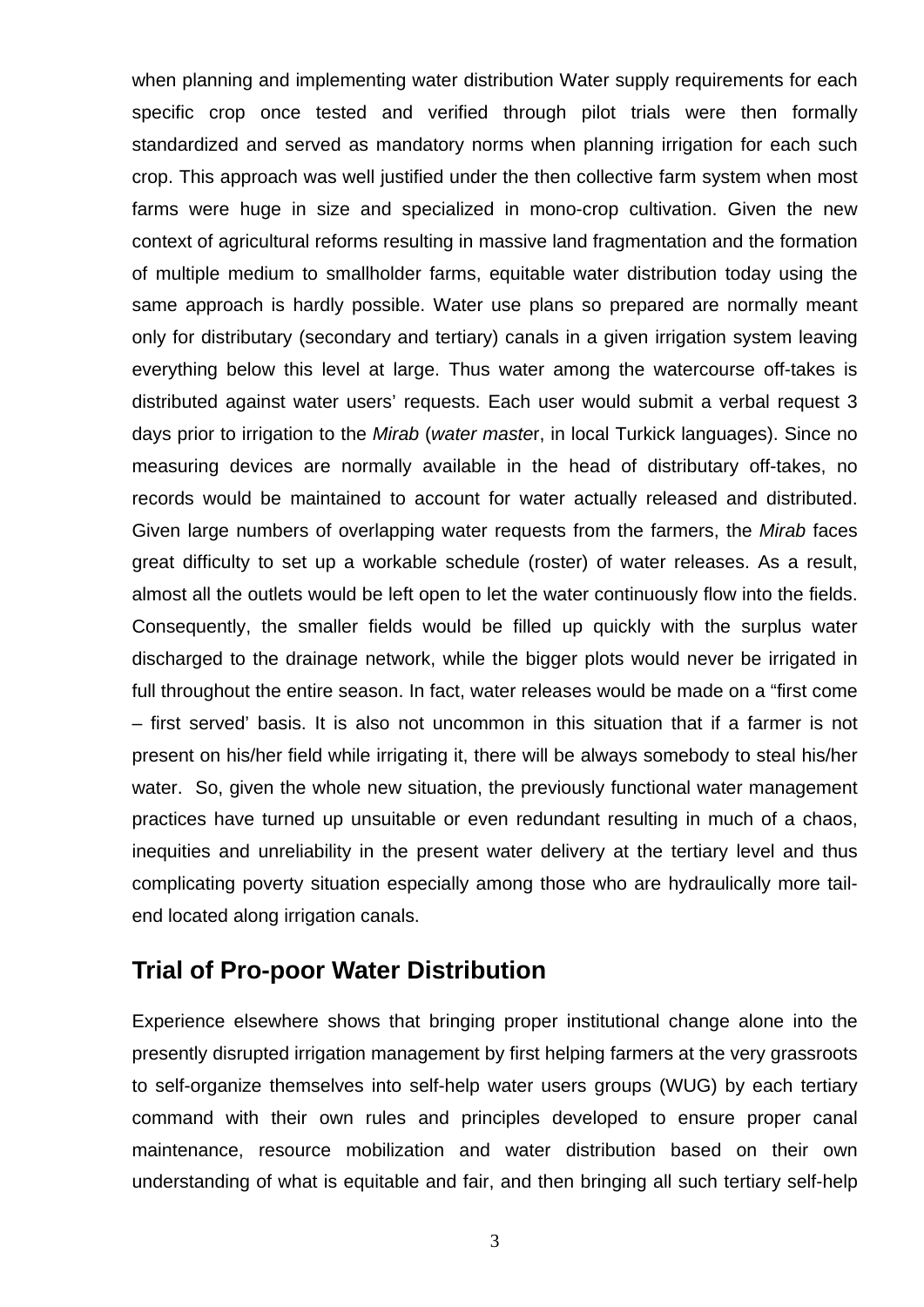groups through their authorized representatives or leaders under one nested water users association (WUAs) at a higher secondary level, this also coupled with building required capacities of these new participatory institutions could be crucial in bridging existing gaps and problems and, thus, considerably improve irrigation performance and poverty situation. Involving water users in such a manner requires truly participatory approaches and methods, that are user-oriented and simple enough to be understood by farmers.

One of such methods meant to help water users to solve their water problems at the onfarm level is water distribution based on time allocations which was pilot-tested in one of the WUAs in Osh Province of the Kyrgyz Republic during 2 consecutive cropping seasons in 2003 and 2004. When experimenting with the new approach the following two major assumptions were made:

- (i) Actual water demand for each off-take along the study tertiary canal is based on applicable crop water requirements; and
- (ii) The time required to deliver the requested amount of water is sufficient.

# **Pilot Canal**

To pilot-test the proposed time-based water distribution method, a tertiary canal (named *Sokolok)* was selected in WUA"Japalak" of Osh Province, Kirghizstan.. This canal can well be representive of a typical tertiary canal in today's Central Asia. The WUA in question was first founded in 1996, comprising 2,112 ha in the total irrigated service area. The command area of the study Sokolok canal is 290 ha with the length of about 6 km. Through its 14 registered quaternary off-takes it supplies water to a total of 473 water users. The maximum capacity of Sokolok at the off-take is 250 l/s. The tertiary receives water from the Aravan-Akbura main canal, which is one of the largest irrigation canals in the Osh Province, South Kirghizstan.. Major crops grown in the pilot canal area were wheat, corn, vegetables, potato, sunflower and apples. The cropping pattern when experimenting comprised 43.4% corn, 11.5% winter wheat, 3.3% sunflower, 3.1% vegetables such as onions, tomatoes, and cucumbers, and 2.1% orchards and fruit trees. Of the total command area, one third (34.6 %) was occupied by backyard gardens.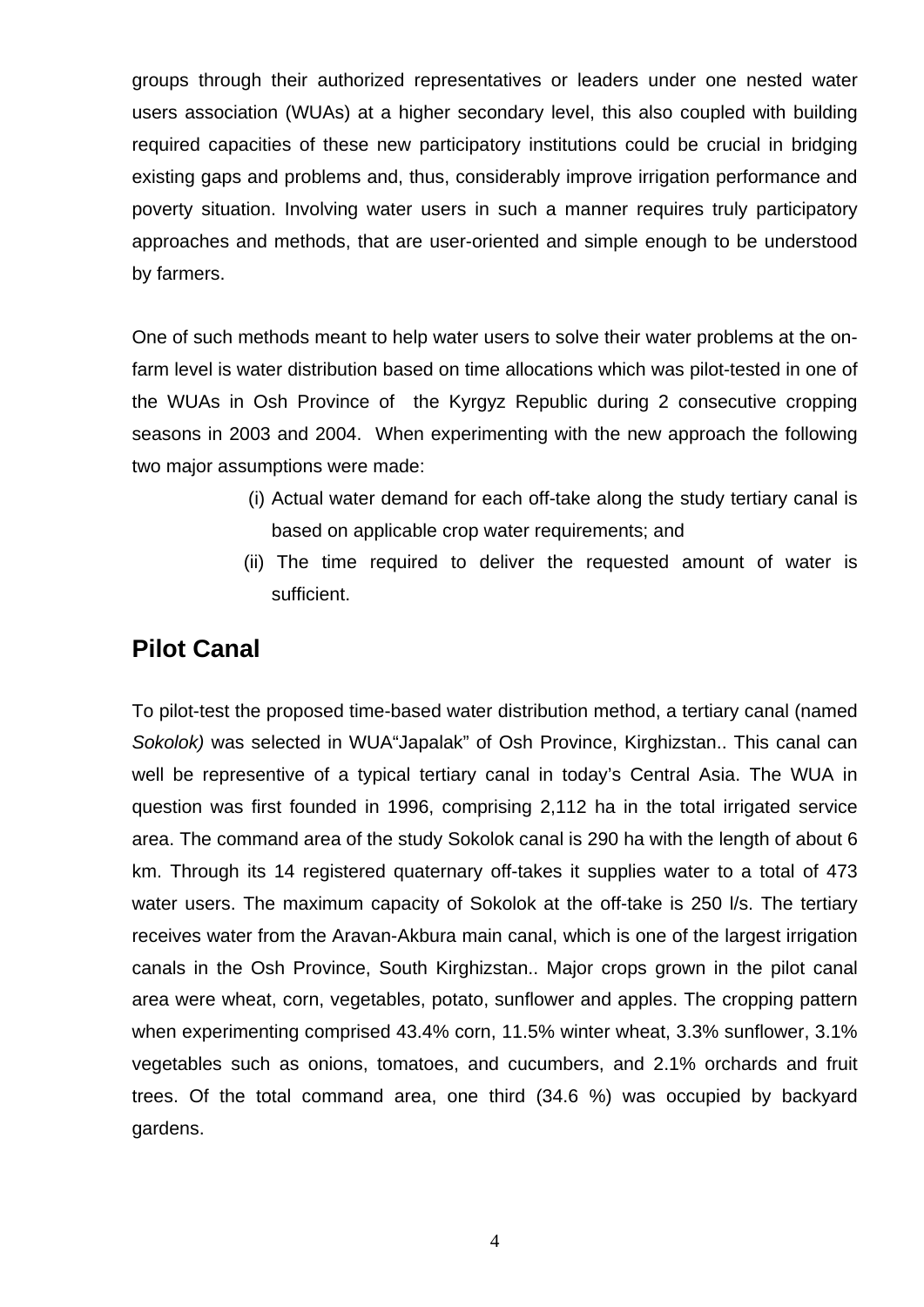# **Trial Process**

The whole trial consisted of two phases. In the *first phase -* the spring-summer cropping season (April to October) of 2003 – it was the project staff who did and facilitated most of the actual trial and data collection processes when organizing and implementing the time-based water distribution method. In the second phase - during the spring-summer cropping season of 2004 - the water users were left alone to run the entire process on their own with the project staff just monitoring it and recording various data such as canal head discharges, irrigation duration by each off-take, cropping patterns, yields etc. There were two persons hired by the project in the first year to facilitate implementation and data collection. The data so collected included water discharges in the head of both the distributary canal and its off-takes, cropping patterns by each off-take, the number of hours each off-take was entitled and actually receiving water, any changes in water schedules, per capita incomes from crop cultivation, irrigation service fee collection rates,; any conflicts occurred throughout the season.

## **Major Steps When Implementing Time-based Method**

## **Organizational Issues: Water Users Groups for Effective Implementation**

Implementation of the proposed time-based water distribution method required good self-organization of the water users along the study distributary canal. WUA Japalak where the study canal is located was organized some 10 years ago in a top-down fashion with no much of an involvement on the part of the water users at large. So there had been no water users groups, formal or informal, in place. When meeting the local water users for the first time, this issue was deliberately raised and discussed with them at length. As a result all the water users met agreed that the formation of their self-help water users groups by each off-take was important. Within 2 weeks, such water users groups (WUG) were finally formed in all the 14 off-takes and their leaders elected. The WUG leaders were given authority to represent their water users when planning irrigation as well as when opening and closing the off-take gates as per irrigation schedule.

Preparation of an irrigation schedule was central to implementing the time-based water distribution method. Consultations with the water users of the "Sokolok" canal suggested that the farmers preferred their irrigation turns to proceed from the head to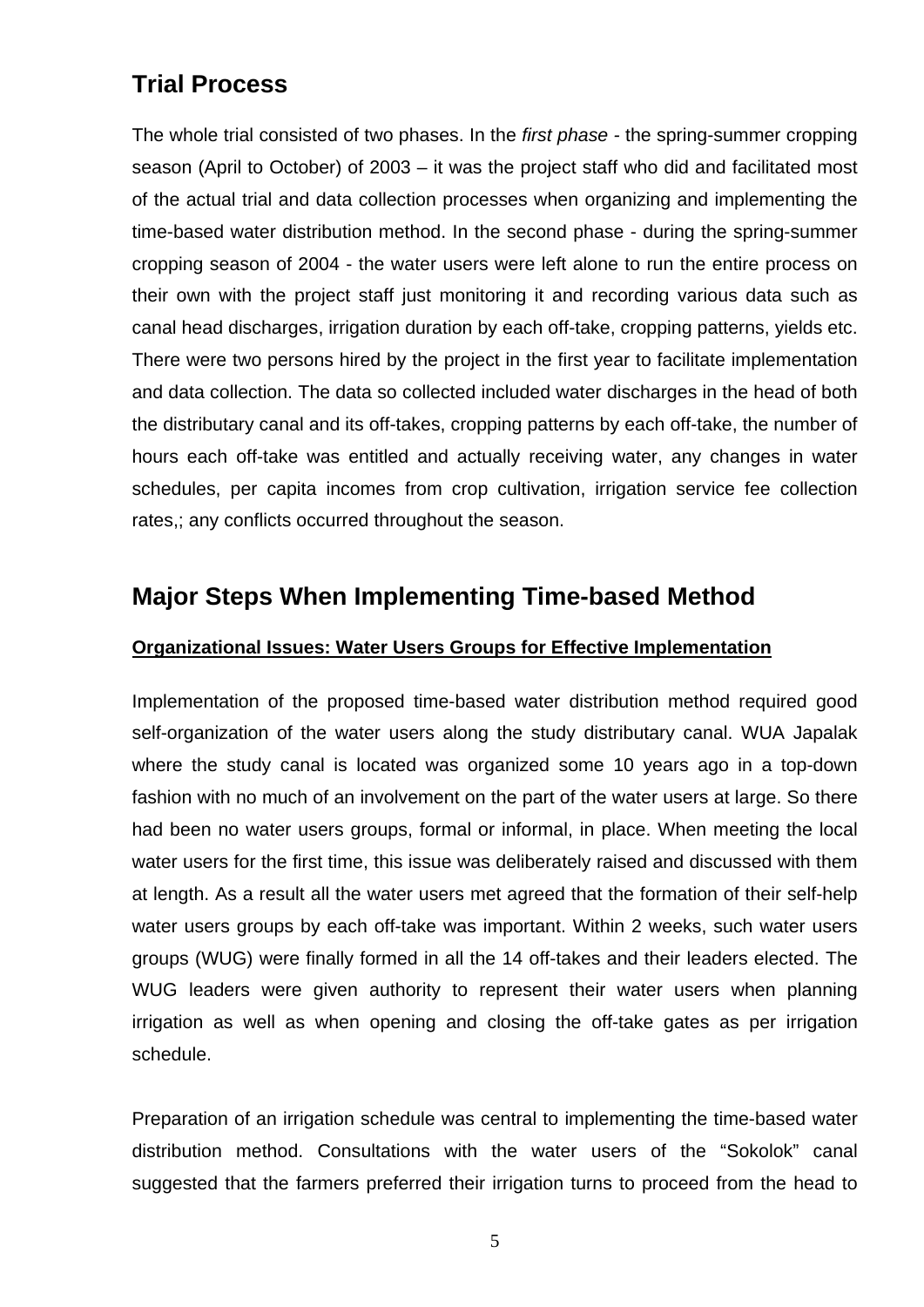the end of the canal. Thus, by April 1, 2003 the irrigation schedule for the first 10 days was prepared and approved by the water users. The schedule was very simple and farmer-friendly, specifying the exact time for each off-take concerned when to start and when to finish irrigation .As per the schedule, irrigation would start and finish at midnight on, respectively, the first and  $10<sup>th</sup>$  day of a 10-day cycle. Since night irrigations in the canal area had been already frequently practiced for the past 10 years, there were no objections from the water users to irrigate during the nighttime. In addition the water users agreed to stick to the following rules:

- (i) More than one off-take could be opened at a time to divert water;
- (ii) No exchanges of turns between off-takes should be allowed, and

 (iii) Should any of the off-takes tamper with the agreed turns schedule, it will be fined with turn cancellation next time when it will be its turn to irrigate.

In addition, *Mirab* of the canal was asked to register any interruptions occurred during the course of schedule implementation. To make sure all water users along the canal are aware of the agreed irrigation schedule, it was decided to be put on an iron display in the head, middle and tail-end of the canal..

## **Trial Results**

### **Wheat Yields**

Privatization, distribution and fragmentation of land of the former huge collective farms among newly established numerous middle to smallholder farmers led to the creation of two types of family farming in Central Asia: commercial and subsistence. The latter mostly comprising of tiny backyard garden owners, grow crops predominantly for selfconsumption to ensure their food security, being most prone to poverty. One of the most important crops for such small subsistence family farms to survive is wheat, so almost all such farms for food security reasons try to grow this crop. It should be though noted that those in the tail end of the selected canal in the study area had frequently failed to grow good wheat crop due to insufficient water reaching their fields. Thus, assuming that the proposed water distribution method could have improved water access for those in the tail-end, one would expect a considerable change in wheat yields if applying the method.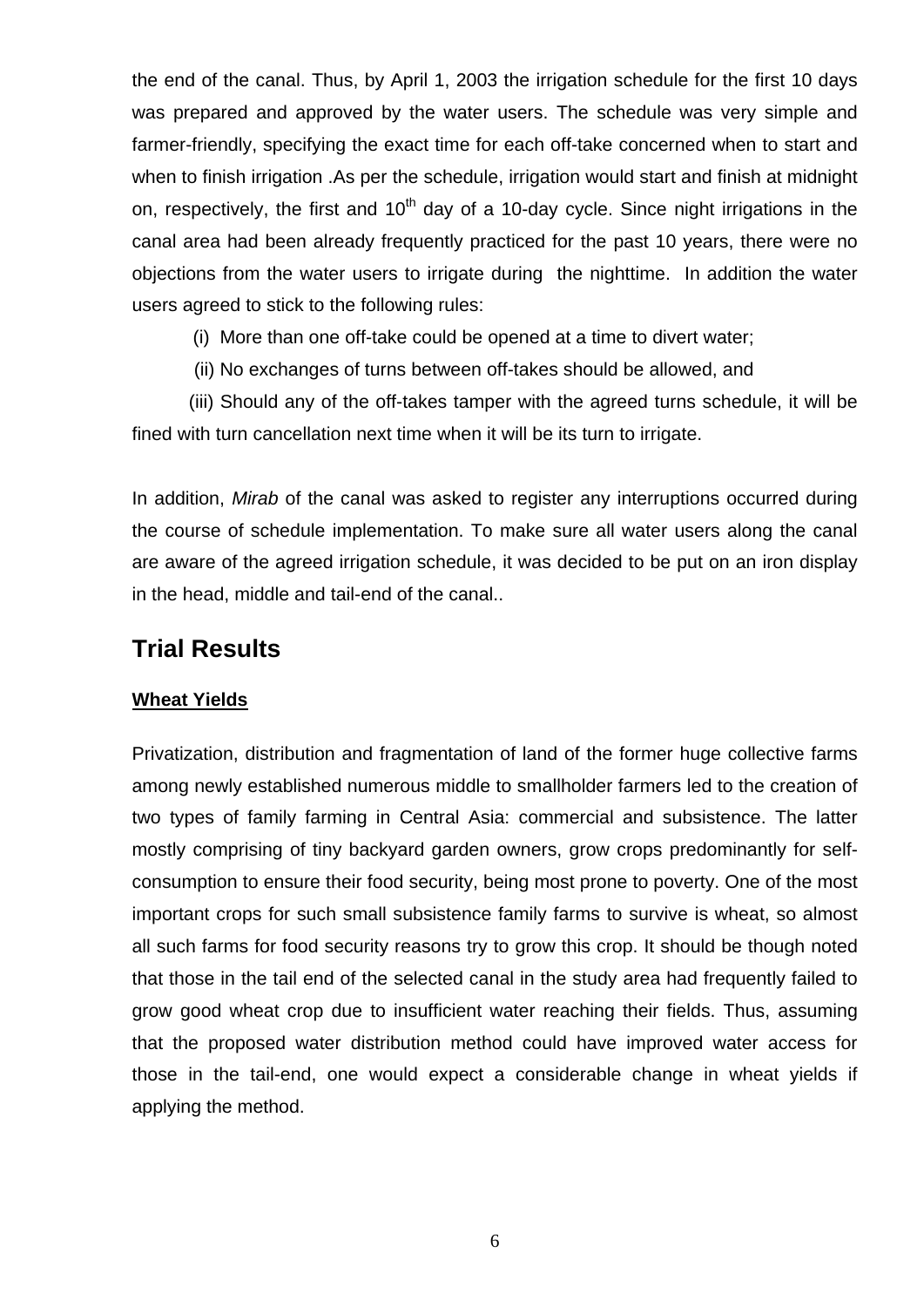The trend for the wheat yields in the study canal, following the first year of interventions (2003) was, in overall, positive. Average wheat yields of those in the tail-end off-takes (#10, 12) increased by 45-50% (Figure 1). At the same time there was a slight decline (3-4%) in the yields of those from the head-located off-takes (#1, #2). Nevertheless, in overall the wheat yields across all study off-takes were higher and more stable than in the baseline year (2002). However, some tail-located off-takes (9, 11, 13, and 14) still refrained from growing wheat in 2003, despite that the time-based water distribution employed in that year was an overall success. This was not because the farmers thought they had too tiny a land or lacked some inputs other than water. The major reason behind this was continued skepticism by the people in that their water availability could improve as a result of the new method



**Wheat Yields and Gross Income by Outlets of the Sokolok Canal, 2002-2004**

**Figure 1** 

### **Incomes from Agricultural Activities**

Trends by farmers in generating their gross incomes reflect how successful their farming activities are. Survey results suggested that 80% of the total income earned by the farmers of the study canal is derived from agriculture. Total agricultural income that a farmer can earn is the function of various inputs employed, such as seeds, fertilizers, mechanical equipment and labor. Markets and market facilities in Kyrgyzstan are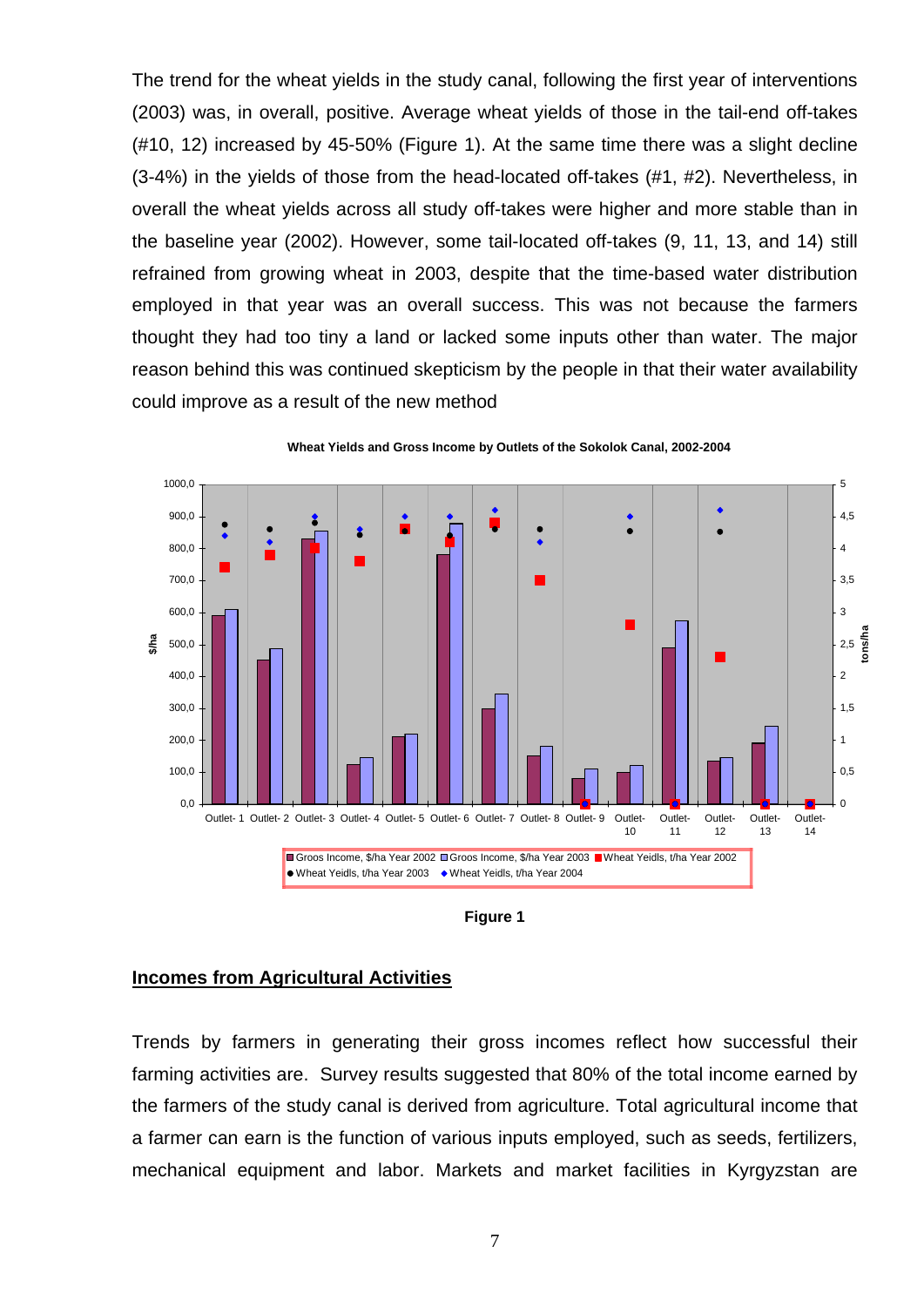relatively better than in the neighboring countries with most local farmers, including the smallholders enjoying the same level of access to various agricultural inputs other than water. Thus, with farmers' access to all inputs other than water being equal, a canal with good water distribution performance will have minimum differences in per-unit-of-area incomes by farmers from different reaches of the canal. The incomes analysis set forth below was performed for 2 consecutive years - 2002 (baseline year) and 2003. Information for the 2004 season is presently being collected and not yet released.

The gross incomes by different off-takes of the study canal as reported by the respondents were quite varied due to differences in the cropping patterns, inputs applied and the costs of various other agricultural operations employed. The farmers with their main land holdings in the midstream off-takes (#7, 8, and 9) were residing in a village located along the off-take 14. So to avoid double-counting, the latter was not included in the income analysis. The residents here used canal water for both irrigating their home gardens and drinking. The yearly per-unit-of-area income earned by different off-takes in 2002 ranged from \$100/ha (Off-take #9) to \$800/ha (off-take No 3). There was clear indication that the farmers from the head-located off-takes were better off in their income generation (Figure 3). The off-takes 7 to 10 as well as 12 and 13 showed the lowest per-unit-of-area income generated. Most likely this was a result of different cropping patterns employed by different off-takes: while those in the upstream grew wheat and high value vegetables (peppers, tomatoes), those in the downstream offtakes cultivated corn and low value vegetables (e.g. pumpkin). In addition, those in the upstream grew 2 crops per season, while those from the downstream - only one crop. With the general trend in per-unit-of-area incomes remaining the same in 2003, the mean income generated across all study off-takes increased. Increases in incomes generated by the farmers in the off-takes 6 through 13 were higher than those for the off-takes #1 to #5 (Figure 1).

## **Water Service Fee Collection by Off-takes**

Basic assumption for this indicator holds that if water distribution improves water users are more willing to pay for WUA services. There is direct relationship between total fees collected and the quality of services provided since better water distribution helps boost farmers' incomes. During the intervention period no specific attempts were made by the WUA to improve financial discipline. Therefore, any changes in the total fee collected can be viewed as an impact from the time-based water distribution method employed.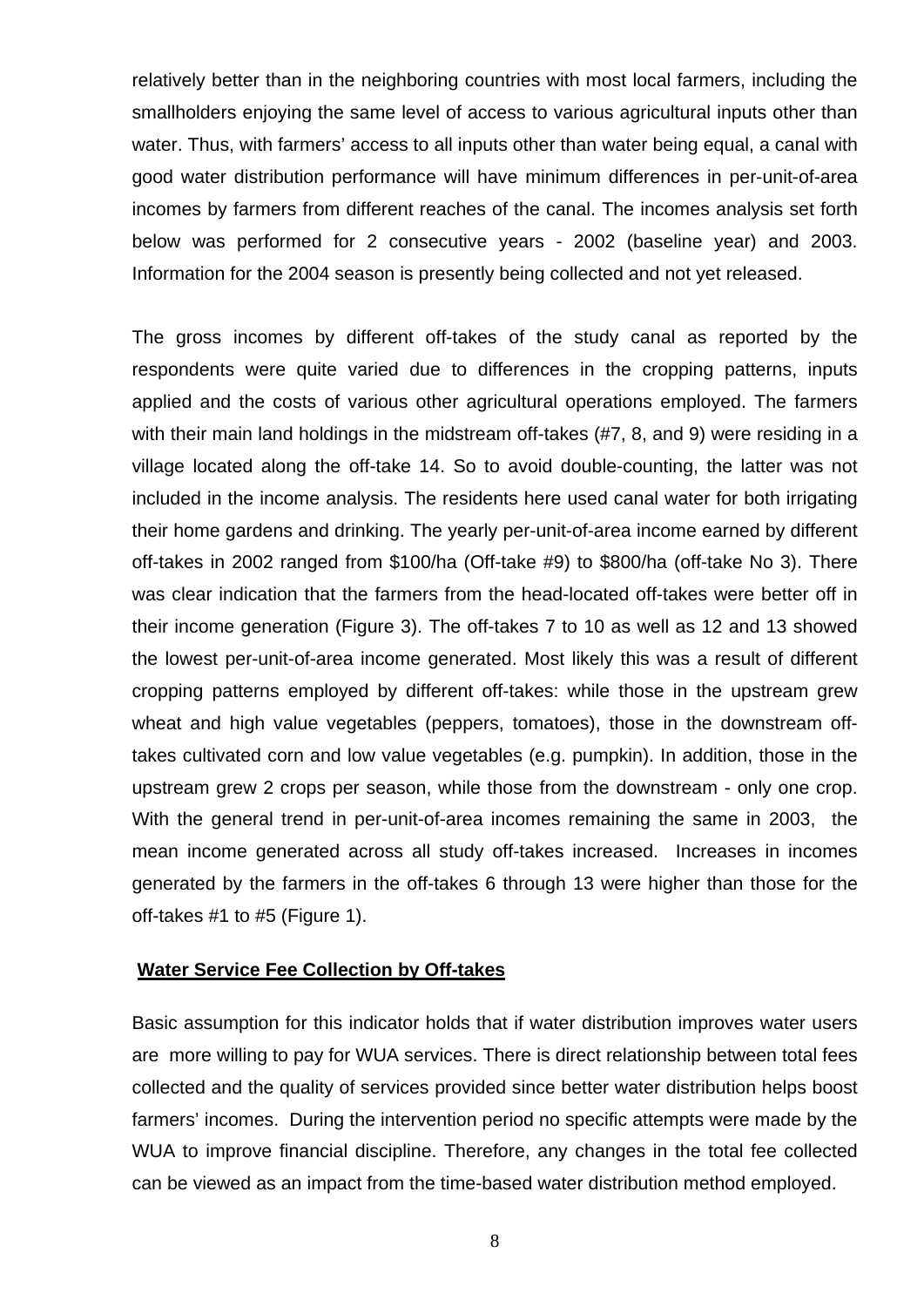The analysis of total water fees collected in 2002-2003 suggests there is no relationship between the size of per-unit-of-area income and the size of irrigation service fee (Figure 5). The water users from the off-takes that generated lower per-area-of-unit incomes paid the same or more in water fees both in 2002 and 2003. Likewise, the water users from the downstream off-takes paid more in water service fees than those from the upstream ones.



**Fee Collection Rates and Gross Income by Outlets of Sokolok Canal, 2002-2003**

### **Figure 2**

Though water charges in Kyrgyzstan were introduced in mid-90's, the water users are still reluctant to pay for irrigation services. It should be though noted that service fee collection in all the study off-takes, but for #1, 5 and 12, increased by 1.5 to 2.0 times as a result of the intervention.

## **Conclusions**

The above action research discussed clearly suggests that if actions and processes are properly understood and taken up by the users themselves they are most likely to sustain. The logic behind this is simple: it is farmers themselves who would clearly feel the difference and make out all the benefits and losses from whatever interventions they are suggested or made a part of. On the other hand, when properly enabled and facilitated, the results of the interventions that are actively participated and co-owned by water users including when planning and implementing them become much more sustainable than when imposed top-down. Therefore, the process of water distribution at WUA level must be somewhat more flexible, simple, participatory and socially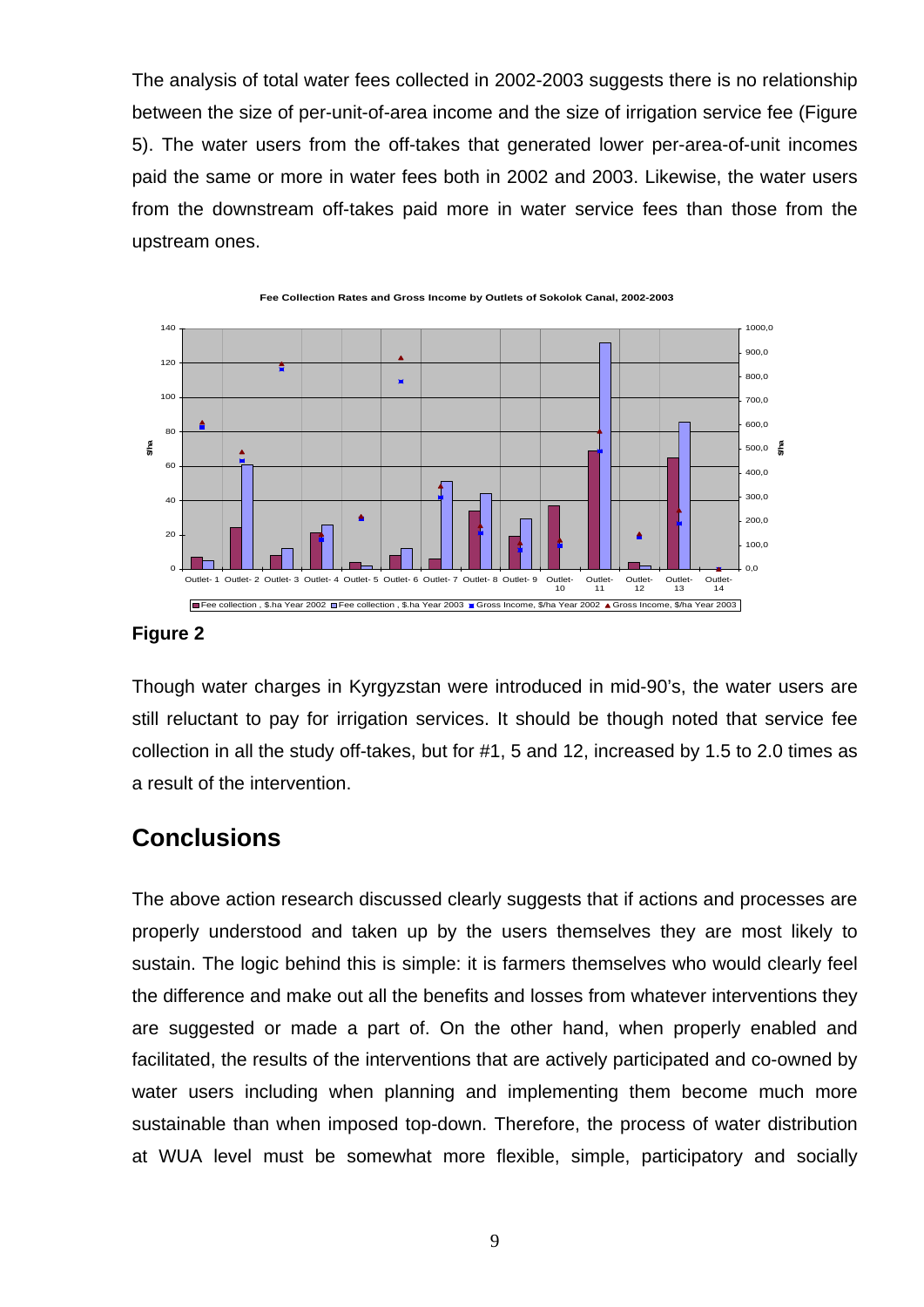acceptable in order to sustain. Distributing water using inadequate water use planning practices of the past as is still the case now, tends to turn farmers merely into passive beneficiaries thus failing to provide proper incentives for them to more actively improve their social self-organization and cohesion around common issues emanating from sharing one canal so that they could develop, negotiate and follow their internally accepted rules and principles such as for canal maintenance, water distribution, resource mobilization etc., as well as to defend their vested rights (including those to water) and interests as an organized group when dealing with other similar groups especially those from the upstream or higher hydraulic levels. Thus, continuous inaction or even resistance to bring change to this situation is actually equal to holding fast to the destined-to-be dead body of the top-down management paradigm. After all, solving major water distribution problems this way has never been a success in the past. Moreover, this could become even a major obstacle for water users to be more actively involved in water management. Therefore, the only way to move things forward would be devising truly participatory solutions that can effectively help in overcoming and alleviating the ubiquitous and continuous inequities, grievances, unfairness and tensions between those in the tail-end and those in the head of canals when distributing water, thus, making the former, more secure in getting their due share of water as they might be entitled to.